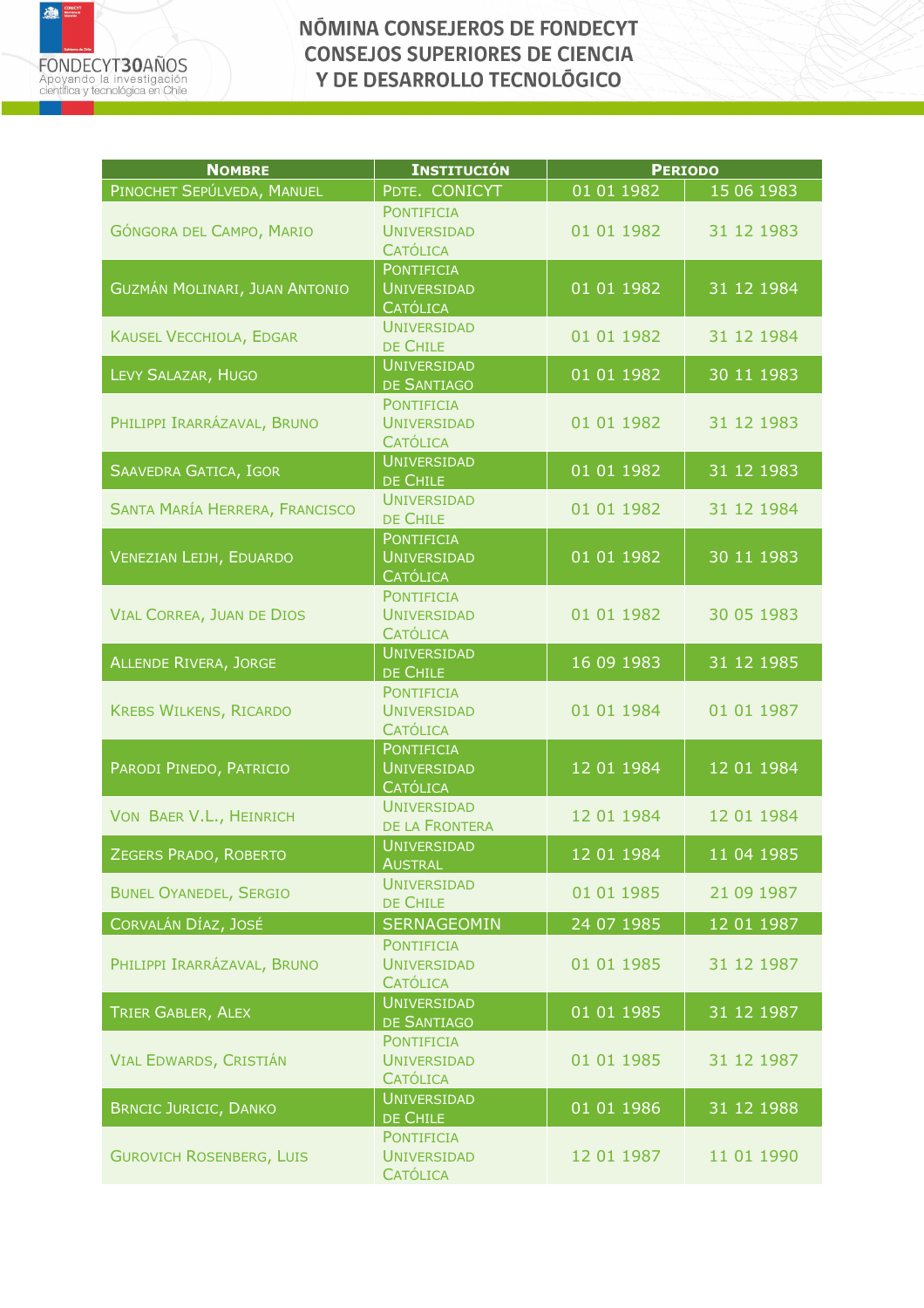| RIESCO JARAMILLO, RICARDO                           | <b>PONTIFICIA</b><br><b>UNIVERSIDAD</b><br><b>CATÓLICA</b>        | 01 01 1987               | 31 03 1987               |
|-----------------------------------------------------|-------------------------------------------------------------------|--------------------------|--------------------------|
| <b>SCHMIDT ANDRADE, IVÁN</b>                        | <b>UNIVERSIDAD TÉCNICA</b><br>FEDERICO STA. MARÍA                 | 11 01 1987               | 08 10 1987               |
| <b>GUZMÁN MOLINARI, JUAN ANTONIO</b>                | PDTE. CONICYT                                                     | 09 03 1987               | 07 06 1987               |
| SOTO KLOSS, EDUARDO                                 | <b>UNIVERSIDAD</b><br>DE CHILE                                    | 31 03 1987               | 01 03 1989               |
| URZÚA URZÚA, JORGE                                  | PDTE. CONICYT                                                     | 12 01 1987               | 11 01 1990               |
| <b>VALENZUELA BONOMO, CARLOS</b>                    | <b>UNIVERSIDAD</b><br>DE CHILE                                    | 21 09 1987               | 21 09 1990               |
| CIPRIANO ZAMORANO, ALDO                             | <b>PONTIFICIA</b><br><b>UNIVERSIDAD</b><br><b>CATÓLICA</b>        | 25 02 1988               | 15 12 1988               |
| <b>GOMBEROFF JAIKLES, LUIS</b>                      | <b>UNIVERSIDAD</b><br>DE CHILE                                    | 22 01 1988               | 11 01 1990               |
| LETELIER SOTOMAYOR, MARIO                           | <b>UNIVERSIDAD</b><br>DE SANTIAGO                                 | 27 04 1988               | 26 04 1991               |
| <b>MELLAFE ROJAS, ROLANDO</b>                       | <b>PONTIFICIA</b><br><b>UNIVERSIDAD</b><br><b>CATÓLICA</b>        | 25 02 1988               | 24 02 1991               |
| <b>GARRIDO NEGRI, JORGE</b>                         | <b>PONTIFICIA</b><br><b>UNIVERSIDAD</b><br><b>CATÓLICA</b>        | 01 01 1989               | 31 12 1991               |
| <b>GORDON STRASSER, ALFREDO</b>                     | <b>UNIVERSIDAD</b><br>DE CONCEPCIÓN                               | 10 01 1989               | 24 02 1991               |
| JOHANSEN BERTOGLIO, OSCAR                           | <b>UNIVERSIDAD</b><br>DE CHILE                                    | 01 03 1989               | 29 02 1992               |
| <b>KRAUSKOPF ROGER, MANUEL</b>                      | PDTE. CONICYT                                                     | 10 04 1989               | 11 03 1990               |
| CIAMPI PANNO, LUIGI                                 | <b>UNIVERSIDAD</b><br><b>AUSTRAL DE CHILE</b>                     | 14 02 1990               | 13 02 1993               |
| <b>CLARO HUNNEUS, FRANCISCO</b>                     | <b>PONTIFICIA</b><br><b>UNIVERSIDAD</b><br><b>CATÓLICA</b>        | 14 02 1990               | 13 02 1993               |
| DEVOTO CANESSA, LUIGI                               | <b>UNIVERSIDAD</b><br>DE CHILE                                    | 14 02 1990               | 13 02 1993               |
| D'ETIGNY LYON, ENRIQUE                              | PDTE. CONICYT                                                     | 11 04 1990               | 31 08 1997               |
| BRUNNER RIED, JOSÉ JOAQUÍN                          | <b>FLACSO</b>                                                     | 10 04 1991               | 20 06 1992               |
| CORDUA SOMMER, JOAQUÍN<br>ILLANES FRONTAURA, ANDRÉS | <b>FUNDACIÓN CHILE</b><br><b>PONTIFICIA</b><br><b>UNIVERSIDAD</b> | 10 04 1991<br>10 04 1991 | 09 04 1994<br>09 04 1994 |
|                                                     | CATÓLICA VALPARAÍSO                                               |                          |                          |
| <b>LOLAS STEPKE, FERNANDO</b>                       | <b>UNIVERSIDAD</b><br>DE CHILE                                    | 27 04 1991               | 26 04 1994               |
| ALLIENDE GONZÁLEZ, FELIPE                           | <b>UNIVERSIDAD</b><br>DE CHILE                                    | 29 07 1992               | 09 04 1994               |
| IZQUIERDO FERNÁNDEZ, LUIS                           | <b>UNIVERSIDAD</b><br>DE CHILE                                    | 07 05 1992               | 06 05 1995               |
| MUÑOZ GOMA, OSCAR                                   | <b>CIEPLAN</b><br><b>PONTIFICIA</b>                               | 07 05 1992               | 06 05 1995               |
| <b>BENGURIA DONOSO, RAFAEL</b>                      | <b>UNIVERSIDAD</b><br><b>CATÓLICA</b>                             | 17 03 1993               | 16 03 1996               |
| <b>BOTTI GILCHRIST, CLAUDIA</b>                     | <b>UNIVERSIDAD</b><br>DE CHILE                                    | 17 03 1993               | 16 03 1996               |
| <b>BURZIO ERIZ, LUIS</b>                            | <b>UNIVERSIDAD</b><br><b>AUSTRAL DE CHILE</b>                     | 17 03 1993               | 16 03 1996               |
| REYES BUDELOVSKY, HUMBERTO                          | <b>UNIVERSIDAD</b><br>DE CHILE                                    | 17 03 1993               | 16 03 1996               |
| <b>ALDUNATE DEL SOLAR, CARLOS</b>                   | <b>MUSEO DE ARTE</b><br>PRECOLOMBINO                              | 25 05 1994               | 24 05 1997               |
| <b>ARMAS MERINO, RODOLFO</b>                        | <b>UNIVERSIDAD</b><br>DE CHILE                                    | 25 05 1994               | 24 05 1997               |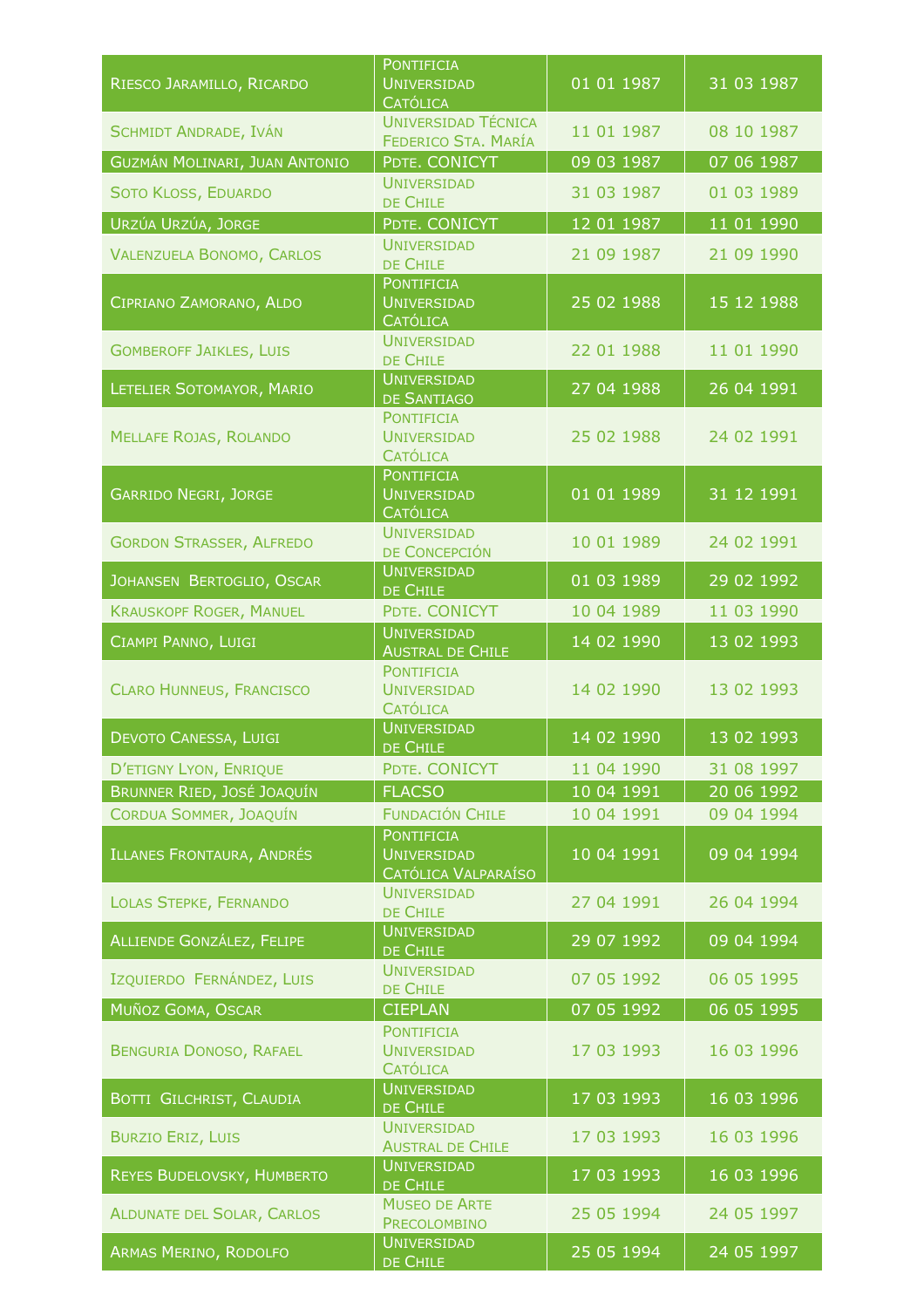| BAEZA HERNÁNDEZ, JAIME                     | <b>UNIVERSIDAD</b><br>DE CHILE                                 | 25 05 1994 | 24 05 1997 |
|--------------------------------------------|----------------------------------------------------------------|------------|------------|
| <b>WEINTRAUB POHORILLE, ANDRÉS</b>         | <b>UNIVERSIDAD</b><br>DE CHILE                                 | 25 05 1994 | 24 05 1997 |
| <b>GUZMÁN BRITO, ALEJANDRO</b>             | <b>PONTIFICIA</b><br><b>UNIVERSIDAD</b><br>CATÓLICA VALPARAÍSO | 06 06 1995 | 05 06 1998 |
| LEIGHTON PUGA, FEDERICO                    | <b>PONTIFICIA</b><br><b>UNIVERSIDAD</b><br><b>CATÓLICA</b>     | 30 05 1995 | 29 05 1998 |
| <b>BRIEVA RODRÍGUEZ, FRANCISCO</b>         | <b>UNIVERSIDAD</b><br>DE CHILE                                 | 09 04 1996 | 08 04 1999 |
| SANTELICES GONZÁLEZ, BERNABÉ               | <b>PONTIFICIA</b><br><b>UNIVERSIDAD</b><br><b>CATÓLICA</b>     | 09 04 1996 | 08 04 1999 |
| <b>URCELAY VICENTE, SANTIAGO</b>           | <b>UNIVERSIDAD</b><br>DE CHILE                                 | 09 04 1996 | 08 04 1999 |
| CÁCERES CONTRERAS, EUGENIO                 | <b>UNIVERSIDAD</b><br><b>DE LOS ANDES</b>                      | 10 06 1997 | 09 06 2000 |
| <b>GORDON STRASSER, ALFREDO</b>            | <b>UNIVERSIDAD</b><br>DE CONCEPCIÓN                            | 10 06 1997 | 09 06 2000 |
| NORERO VODNIZZA, COLOMBA                   | <b>UNIVERSIDAD</b><br>DE CHILE                                 | 10 06 1997 | 09 06 2000 |
| RADIC FOSCHINO, DEODATO                    | <b>PONTIFICIA</b><br><b>UNIVERSIDAD</b><br><b>CATÓLICA</b>     | 10 06 1997 | 09 06 2000 |
| SARRAZÍN ARELLANO, MAURICIO                | PDTE. CONICYT                                                  | 01 09 1997 | 31 03 2000 |
| VÍO LAGOS, CARLOS                          | <b>PONTIFICIA</b><br><b>UNIVERSIDAD</b><br><b>CATÓLICA</b>     | 25 08 1998 | 24 08 2001 |
| HOLZAPFEL OSSA, CRISTÓBAL                  | <b>UNIVERSIDAD</b><br>DE CHILE                                 | 28 08 1998 | 24 08 2001 |
| <b>BUSCHMANN RUBIO, ALEJANDRO</b>          | <b>UNIVERSIDAD</b><br>DE LOS LAGOS                             | 13 07 1999 | 20 08 2002 |
| COMINETTI COTTI-COMETTI,<br><b>ROBERTO</b> | <b>UNIVERSIDAD</b><br>DE CHILE                                 | 13 07 1999 | 20 08 2002 |
| SPOTORNO OYARZÚN, ANGEL                    | <b>UNIVERSIDAD</b><br>DE CHILE                                 | 13 07 1999 | 20 08 2002 |
| <b>GOLES CHACC, ERIC</b>                   | PDTE. CONICYT                                                  | 01 04 2000 | 01 03 2006 |
| <b>ASENJO DE LEUZE, JUAN</b>               | <b>UNIVERSIDAD</b><br>DE CHILE                                 | 22 08 2000 | 21 08 2003 |
| CASSORLA GOLUBOFF, FERNANDO                | <b>UNIVERSIDAD</b><br>DE CHILE                                 | 22 08 2000 | 21 08 2003 |
| <b>MANZI ASTUDILLO, JORGE</b>              | <b>PONTIFICIA</b><br><b>UNIVERSIDAD</b><br><b>CATÓLICA</b>     | 22 08 2000 | 21 08 2003 |
| RIVAS QUIROZ, BERNABÉ                      | <b>UNIVERSIDAD</b><br>DE CONCEPCIÓN                            | 22 08 2000 | 21 08 2003 |
| LAVANDERO GONZÁLEZ, SERGIO                 | <b>UNIVERSIDAD</b><br>DE CHILE                                 | 18 12 2001 | 17 12 2004 |
| FELMER AICHELE, PATRICIO                   | <b>UNIVERSIDAD</b><br>DE CHILE                                 | 20 08 2002 | 30 08 2005 |
| <b>MARQUET ITURRIAGA, PABLO</b>            | <b>PONTIFICIA</b><br><b>UNIVERSIDAD</b><br><b>CATÓLICA</b>     | 20 08 2002 | 30 08 2005 |
| REINHARDT VATER, GERMÁN                    | <b>UNIVERSIDAD</b><br><b>AUSTRAL DE CHILE</b>                  | 20 08 2002 | 30 08 2005 |
| <b>SERRANO PÉREZ, SOL</b>                  | <b>PONTIFICIA</b><br><b>UNIVERSIDAD</b><br><b>CATÓLICA</b>     | 18 12 2002 | 17 12 2005 |
| LIRA KORNFELD, ELIZABETH                   | <b>UNIVERSIDAD</b><br><b>ALBERTO HURTADO</b>                   | 19 08 2003 | 20 08 2006 |